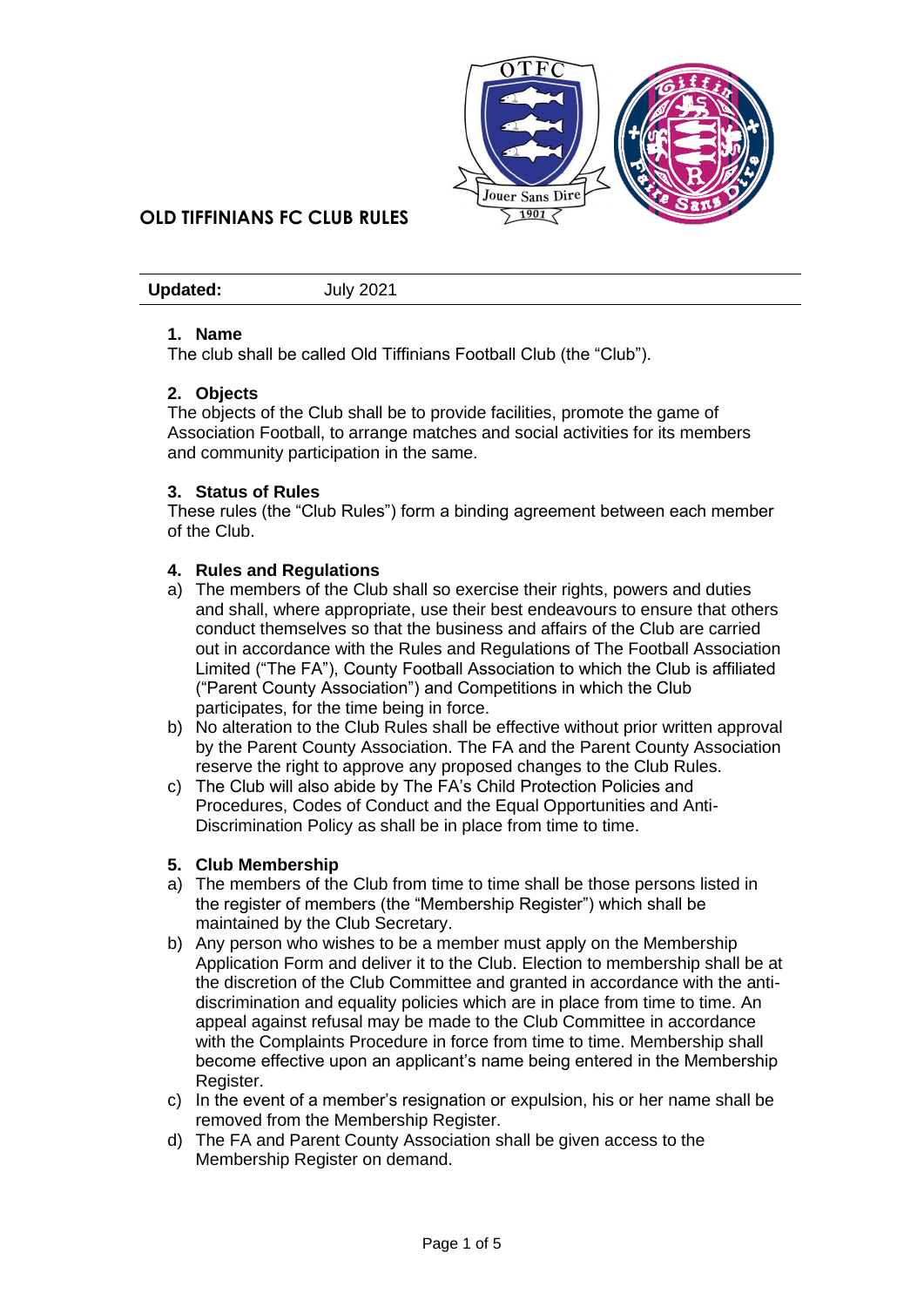

### **6. Annual Membership Fee**

- a) An annual fee payable by each member shall be determined from time to time by the Club Committee and set at a level that will not pose a significant obstacle to community participation. Any fee shall be payable on a successful application for membership and annually by each member. Fees shall not be repayable.
- b) The Club Committee shall have the authority to levy further subscriptions from the members as are reasonably necessary to fulfil the objects of the Club.

### **7. Resignation and Expulsion**

- a) A member shall cease to be a member of the Club if, and from the date on which, he/she gives notice to the Club Committee of his/her resignation. A member whose annual membership fee or further subscription is more than two (2) months in arrears shall be deemed to have resigned.
- b) The Club Committee shall have the power to expel a member when, in its opinion, it would not be in the interests of the Club for them to remain a member. An appeal against such a decision may be made to the Club Committee in accordance with the Complaints Procedure in force from time to time.
- c) A member who resigns or is expelled shall not be entitled to claim any, or a share of any, of the income and assets of the Club (the "Club Property).

### **8. Club Committee**

- a) The Club Committee shall consist of the following Club Officers: Chairperson, Treasurer, Club Secretary and other Club Committee Members, all of which are elected at an Annual General Meeting.
- b) Each Club Officer and Club Committee Member shall hold office from the date of appointment until the next Annual General Meeting ("AGM") unless otherwise resolved at an Extraordinary General Meeting ("EGM"). One person may hold no more than two positions of Club Officer at any time. The Club Committee shall be responsible for the management of all the affairs of the Club. Decisions of the Club Committee shall be made by a simple majority of those attending the Club Committee meeting. The Chairperson of the Club Committee meeting shall have a casting vote in the event of a tie. Meetings of the Club Committee shall be chaired by the Chairperson or in their absence the Club Secretary. The quorum for the transaction of business of the Club Committee shall be three.
- c) Decisions of the Club Committee of meetings shall be recorded by minutes which are to be maintained by the Club Secretary, or in their absence a member of the Club Committee.
- d) Any member of the Club Committee may call a meeting of the Club Committee by giving not less than seven days' notice to all members of the Club Committee. The Club Committee shall hold not less than four meetings a year.
- e) An outgoing member of the Club Committee may be re-elected. Any vacancy on the Club Committee which arises between Annual General Meetings shall be filled by a member proposed by one and seconded by another of the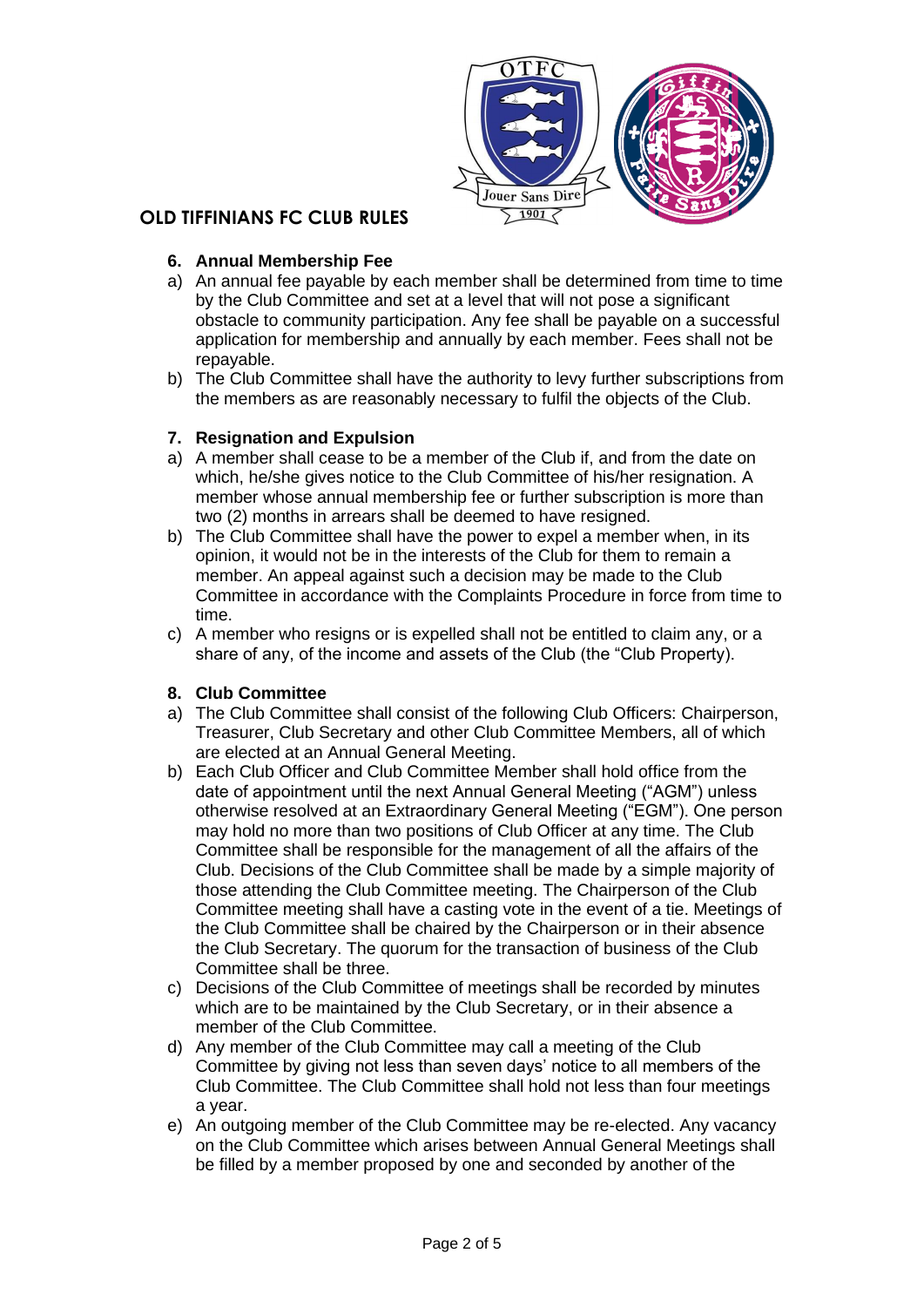

remaining Club Committee members and approved by a simple majority of the remaining Club Committee members.

- f) Save as provided for in the Rules and Regulations of The FA, the Parent County Association and any applicable Competition, the Club Committee shall have the power to decide all questions and disputes arising in respect of any issue concerning the Club Rules.
- g) The position of a Club Officer shall be vacated if such person is subject to a decision of The FA that such person be suspended from holding office or from taking part in any football activity relating to the administration or management of a football club.

### **9. Annual and Extraordinary General Meetings**

- a) An AGM shall be held in July each year to:
	- i. receive a report of the activities of the Club over the previous year;
	- ii. receive a report of the Club's finances over the previous year;
	- iii. elect the members of the Club Committee; and
	- iv. consider any other business.
- b) Nominations for election of members as Club Officers or as members of the Club Committee shall be made in writing by the proposer and seconder, both of whom must be existing members of the Club, to the Club Secretary not less than 21 days before the AGM. Notice of any resolution to be proposed at the AGM shall be given in writing to the Club Secretary not less than 21 days before the meeting.
- c) An EGM may be called at any time by the Club Committee and shall be called within 21 days of the receipt by the Club Secretary of a requisition in writing, signed by not less than five members stating the purposes for which the Meeting is required and the resolutions proposed. Business at an EGM may be any business that may be transacted at an AGM.
- d) The Secretary shall send to each member at their last known address written notice of the date of a General Meeting (whether an AGM or an EGM) together with the resolutions to be proposed at least 14 days before the meeting.
- e) The quorum for a General Meeting shall be three.
- f) The Chairperson, or in their absence a member selected by the Club Committee, shall take the chair. Each member present shall have one vote and resolutions shall be passed by a simple majority. In the event of an equality of votes the Chairperson of the Meeting shall have a casting vote.
- g) The Club Secretary, or in their absence a member of the Club Committee, shall record the minutes of General Meetings.

### **10. Club Teams**

At its first meeting following each AGM the Club Committee shall appoint a Club member to be responsible for each of the Club's football teams (the team captains). The appointed members shall be responsible for managing the affairs of the team. The appointed members shall present to the Club Committee at its last meeting prior to an AGM a written report of the activities of the team.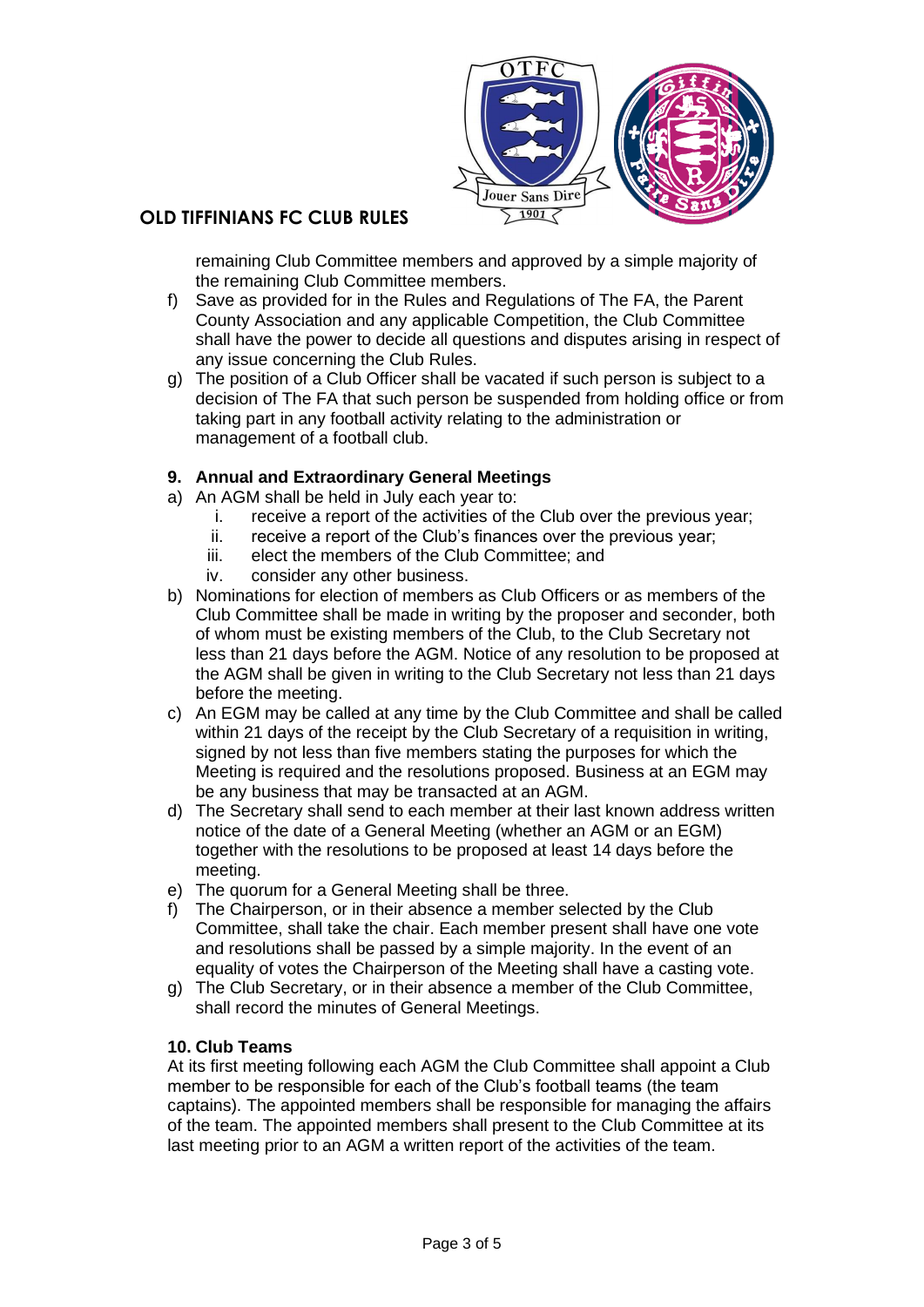

- **11. Club Finances**
- a) A bank account shall be opened and maintained in the name of the Club (the "Club Account"). Designated account signatories shall be the Club Chairperson, the Club Secretary and the Treasurer. No sum shall be drawn from the Club Account except by cheque signed by two of the three designated signatories. All monies payable to the Club shall be received by the Treasurer and deposited in the Club Account.
- b) The Club Property shall be applied only in furtherance of the objects of the Club. The distribution of profits or proceeds arising from the sale of Club Property to members is prohibited.
- c) The Club Committee shall have the power to authorise the payment of remuneration and expenses to any member of the Club (although a Club shall not remunerate a member for playing) and to any other person or persons for services rendered to the Club.
- d) The Club may provide sporting and related social facilities, sporting equipment, coaching, courses, insurance cover, medical treatment, awaymatch expenses, post-match refreshments and other ordinary benefits of Community Amateur Sports Clubs as provided for in the Finance Act 2002.
- e) The Club may also in connection with the sports purposes of the Club:
	- i. sell and supply food, drink and related sports clothing and equipment;
	- ii. employ members (although not for playing) and remunerate them for providing goods and services, on fair terms set by the Club Committee without the person concerned being present;
	- iii. pay for reasonable hospitality for visiting teams and guests; and
	- iv. indemnify the Club Committee and members acting properly in the course of the running of the Club against any liability incurred in the proper running of the Club (but only to the extent of its assets).
- f) The Club shall keep accounting records for recording the fact and nature of all payments and receipts so as to disclose, with reasonable accuracy, at any time, the financial position, including the assets and liabilities of the Club. The Club must retain its accounting records for a minimum of six years.
- g) The Club shall prepare an annual "Financial Statement", in such format as shall be available from The FA from time to time. The Financial Statement shall be verified by an independent, appropriately qualified accountant and shall be approved by members at general meeting. A copy of any Financial Statement shall, on demand, be forwarded to The FA.
- h) The Club Property, other than the Club Account, shall be vested in not less than two and no more than four custodians, one of whom shall be the Treasurer ("the Custodians"),who shall deal with the Club Property as directed by decisions of the Club Committee and entry in the minutes shall be conclusive evidence of such a decision.
- i) The Custodians shall be appointed by the Club in a General Meeting and shall hold office until death or resignation unless removed by a resolution passed at a General Meeting.
- j) On their removal or resignation a Custodian shall execute a Conveyance in such form as is published by The FA from time to time to a newly elected Custodian or the existing Custodians as directed by the Club Committee. The Club shall, on request, make a copy of any Conveyance available to The FA.